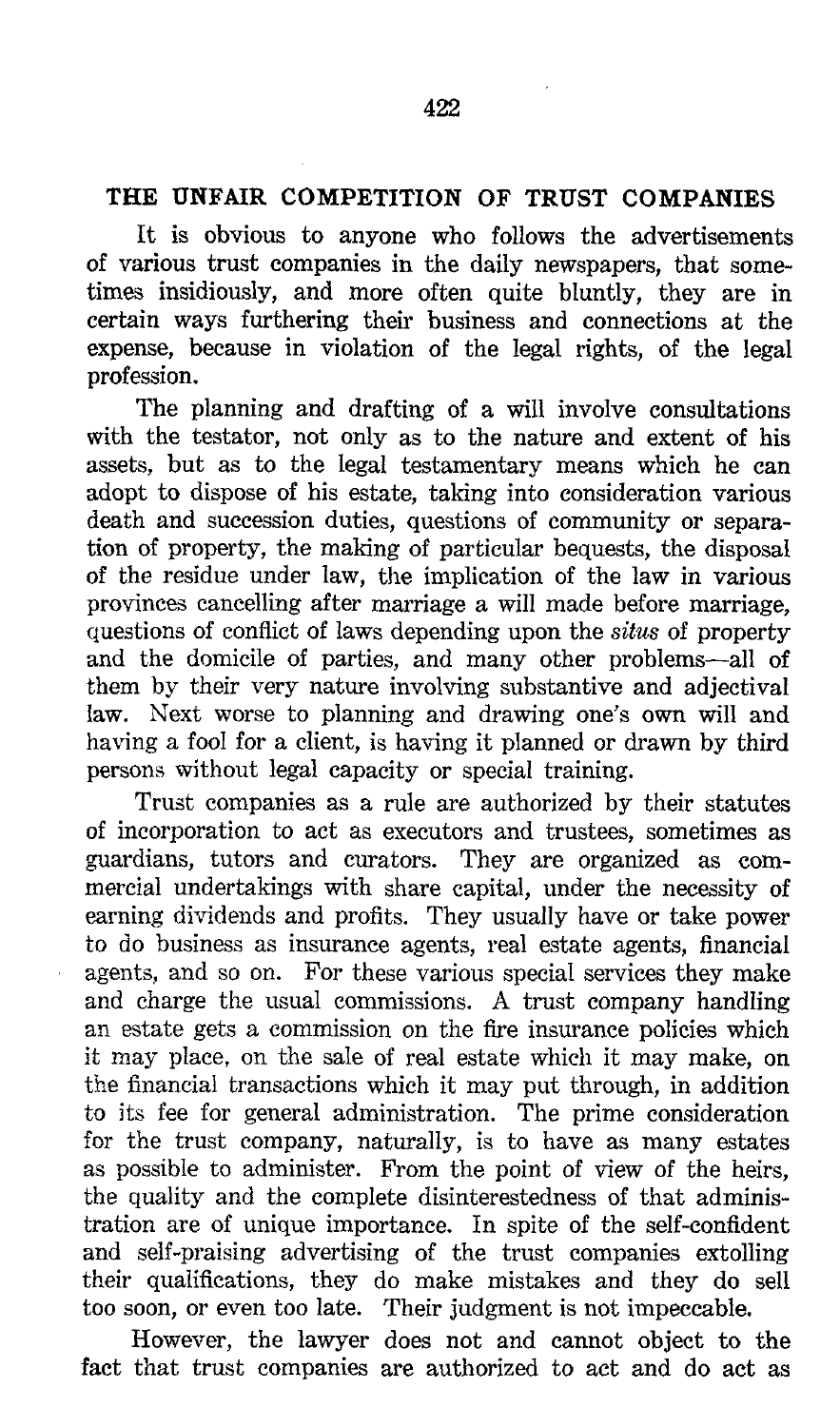trustees, executors and administrators. He is entitled to object when these companies by their advertising confuse in the public mind their services as executors, trustees and administrators, with the appearance of capacity and legal right to advise upon the planning and preparation of wills.

By the Par Act of the Province of Quebec, the legal profession is made a closed profession . For example, it is provided, among other things, that any person who has not a diploma as advocate, barrister, solicitor or attorney, under the laws of this province, may not practise as such, or usurp the functions of the profession, or act in such manner as will lead to the belief that he has authority to fulfil the office of or act as an advocate, The penalty is a fine of not less than one hundred dollars nor more than two hundred dollars for the first offence, and of not less than three hundred dollars nor more than five hundred dollars for any subsequent offence. The Act also provides that every person who does not hold a diploma, and every association, partnership or corporation, who or which advertises that he or it "will undertake, or cause to be undertaken, any legal business", shall be liable to the same penalties.

It is with some distaste, then, and considerable chagrin, that lawyers in Quebec, who'do not wish to be or appear narrow, unfair, grasping, or envious, observe in our newspapers the pretentious and tendentious advertising of some of the trust companies.

There is one company in particular against which the lawyers have little, if any, complaint. It explains in its advertising that it is incorporated with trust 'powers, enabling it to handle estates, both through living trusts or in testamentary relationships. Lawyers and notaries are invited to think of it in the appointment of an executor or trustee, explaining that it regards its responsibilities as such as not conflicting with the responsibilities of lawyers, but as complementary to them. It suggests the part of wisdom to review a will already in existence, with one's attorney or notary, and if necessary to have the latter modify it to conform with present wishes and any changed conditions. Such an approach ensures the goodwill of lawyers and notaries toward that company.

Occasionally, however, it has stepped a little, outside this friendly and fair attitude, by' suggesting. that a person about to make a will discuss in confidence his business relations and the "planning" of his will with the trust company, before he asks his lawyer or notary to draft the-will, indicating that no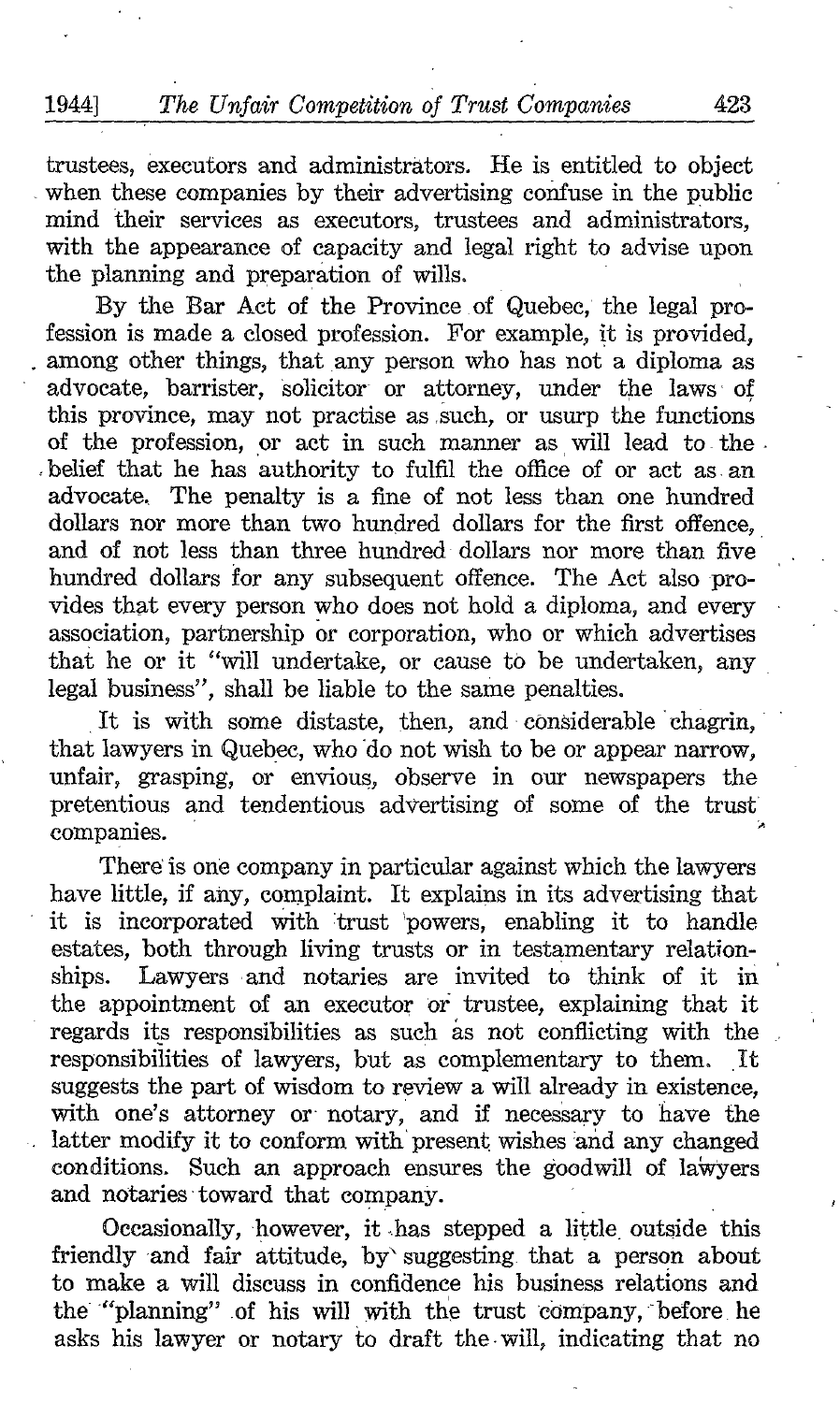charge is made for such discussion. The implication is that there are mysteries about a will which the trust company should in confidence be allowed to breathe into the secret ear of the testator, before he risks letting his lawyer act as a mere draftsman to prepare the text of the document. There is no mystery in the possession of the trust companies which is not an open book to lawyers and notaries, and such advertising is mere " kidding" of the public. Lawyers and notaries, it may be remarked, understand the various taxing statutes quite as well as do the trust companies, indeed a good deal better, and they have the trained experience to enable them to interpret the statutes and regulations as texts of the law.

A trust company, having its head office outside of Quebec, but with a local office here, advertises that increases in taxation have put many wills out of date, and even made them some times unworkable. There is an underlying appeal to the public to come to that company and make a newwill, in the suggestion that if the public addressed has any doubts as to the position of wife and family :

"We invite you to consult our officers and make sure that your estate plan is workable today."

That appeal undermines the prerogatives of our profession. The " estate plan " is not merely a matter of how much a man has; it is much more a question of how under law he can dispose of it.

There is another trust company whose advertising is an open invitation to the public to :

"Ask us to review your will and assist in the planning of a new will."

The public is admonished to:

"Be sure your will is planned in such a manner as to fulfil exactly what you want it to accomplish . . . carefully prepared with full consideration of the effects of Succession Duties and other taxes. Let our Estate officers review it with you. They are men of experience whose knowledge will prove invaluable in making sure your will is adequate in every respect. Come in and talk it over with us." '

So anxious is this trust company to secure estates and to imply that it is ready to draw wills, "adequate in every respect", that it offers, if it is more convenient, that one of its

<sup>&</sup>lt;sup>1</sup> The italics in all instances are the present writer's. The trust company **would** be too delicately modest to use them.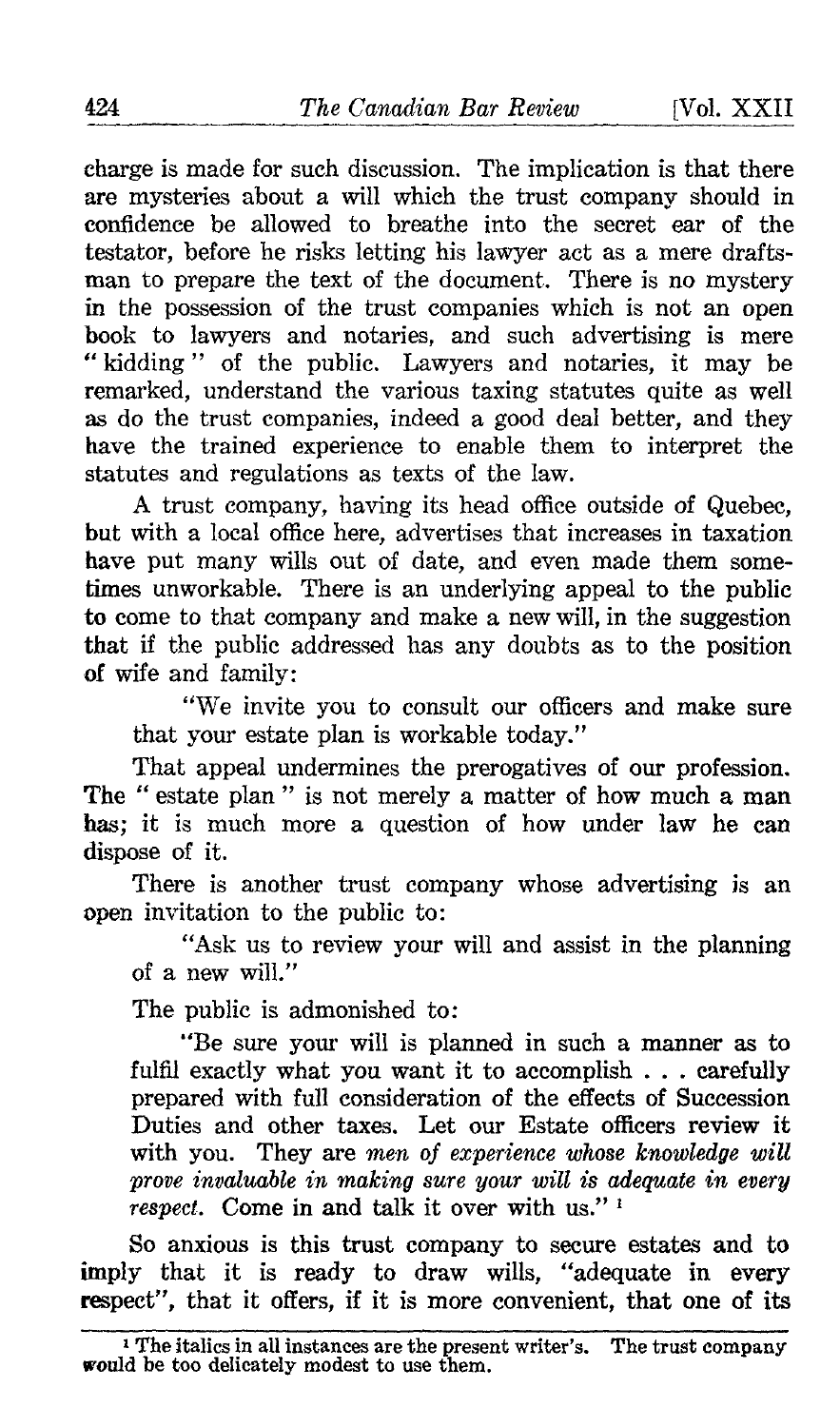representatives will even call on the prospective testator at his house or office - a sort of will-chaser. The ambulance-chaser the profession has already dealt with. In other advertisements it advises that:

"When you are preparing your will or reviewing your present one, it is a wise precaution to consult one of our Estates officers."

## Again it announces that:

"The best way to assure that your will disposes of your estate in accordance with your intentions, is to let experienced men assist you in its preparation. Men with full knowledge of income tax, etc., are always available tô discuss with you how these imposts affect your estate. If you already have a will, perhaps it needs revision to meet present day conditions. We will gladly review it with you without cost or obligation."

The trust company, drawing its income from many estates and, various commissions, and in the hope of securing more, thus offers, and evidently can afford, to give legal advice to the general public, absolutely free of charge. Concurrence déloyale? Promising free legal advice in order to get a 'lucrative business connection!

In another advertisement it warns that

"Now is the time to review your will; and the need for experienced advice is greater than ever. Completely familiar with Estate and personal taxation, our trust officers will gladly assist you in planning vour will."

In a French newspaper it announces :

"Nous savons comment preparer un testament. . . . . Passez à nos bureaux. . . . . . "

Such advertisements are misleading, a danger to. the public, and an infringement of the Bar Act.

Another trust company, also heedless of the rights of the legal profession, asks the public to:

"Consult our experienced trust officers in strict confidence regarding <sup>a</sup> sound up-to-date plan of will for your own case. Have your own lawyer or notary draft it in legal form. Name the (blank) Trust Company as one of your executors."

## Again it announces that:

"Every will should be reviewed periodically. . . . . Before you make any changes, consult entirely without obligation an experienced estates officer of the (blank) Trust Company. He will bé pleased to give you practical advice without cost and in the strictest confidence. Your legal adviser will then complete the document for you."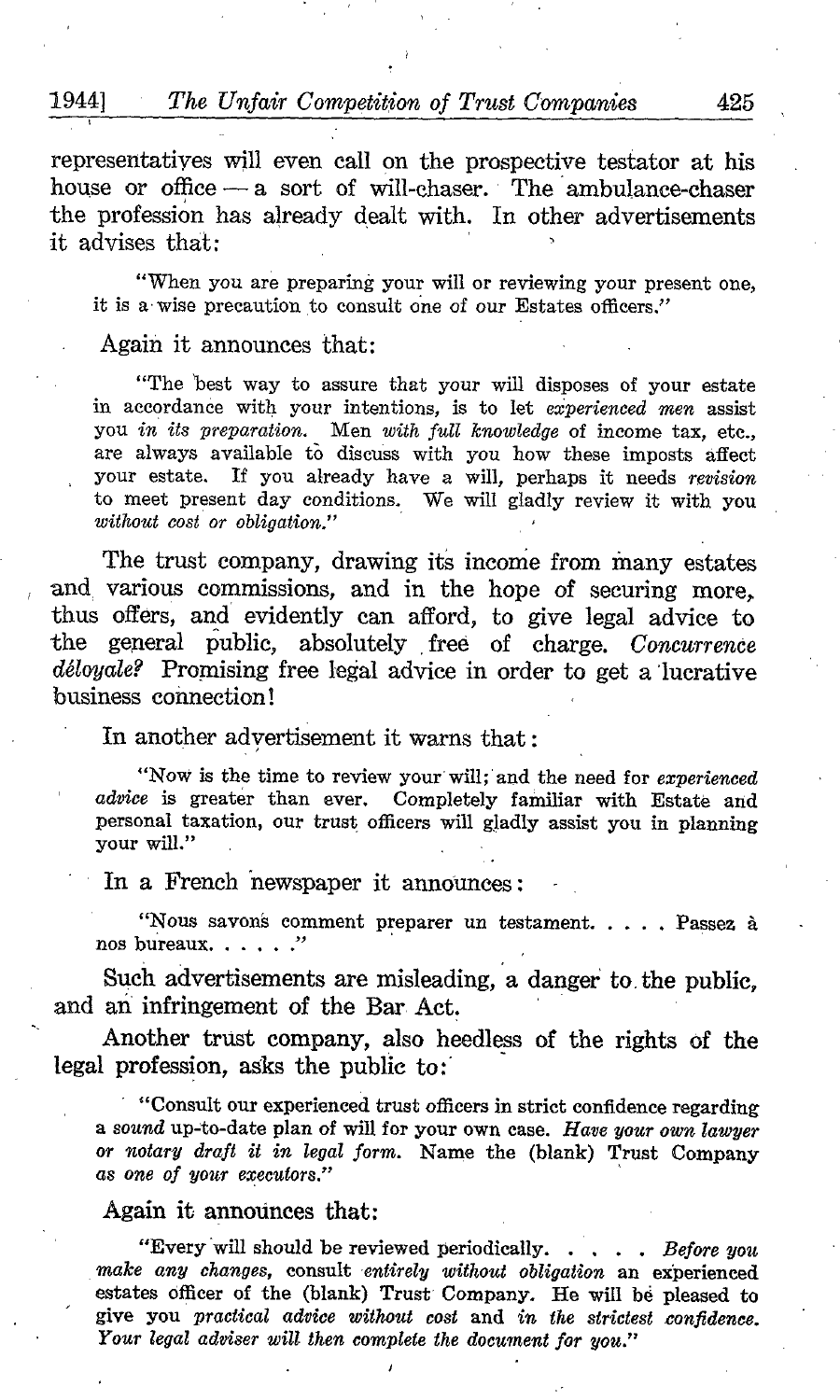The implication given to the public by that advertising is, that the trust company in question is to give the sound, adequate and practical advice which the lawyer or the notary does not possess. It tries to trim its illegal advertising to avoid the Bar Act, by suggesting that, after it has given its practical advice, and planned the will, and had itself appointed executor, the client may then, with some confidence that he is fully protected in law, go to his lawyer or notary who will act as a kind of superior clerk, probably competent to act as draftsman of the document, already recommended by the trust company as a "sound up-to-date plan of will". Just what right has a clerk in a trust company to pronounce a will "sound", in all the necessary implications of that word, in law and in fact?

How long will the legal profession stand for that kind of cheap slurring of its skill, qualifications, and rights?

Consider, for a moment, the patter of these advertisers about taxation, as though it is some uncannily difficult, mysterious, and complex matter which they alone are practical or experienced enough to deal with. There is one small fact, for instance, well known to lawyers and notaries, and almost to the man in the street, that it is advisable, under present succession duty laws, to bequeath the capital of one's estate to one's children and the use to one's widow, so that there is only one transmission, and hence one taxation, instead of two. A man transmission, and hence one taxation, instead of two. was recently attracted by the advertising chatter about taxation of a certain trust company. He had consulted it and been induced to have his will prepared by the company's notary . Before signing it he brought it to his lawyer, because, he said, he was not at all satisfied. The will appointed the trust company sole executor, with exclusive and unlimited power to sell the assets at its discretion, and to make a distribution without consulting the wishes of the heirs. It was under no obligation to consult the widow or the children under any circumstances. It was formally relieved of any and all responsibility whatever for any of its acts and decisions. There was a careful provision that it was always to be entitled to its commission, and the estate under the terms of the will would remain open for probably quite a few years. The man was disturbed over the carefully planned dictatorship under which his estate was to be left.

The estate was not large. His lawyer pointed out to him that if he proceeded with this will, he would leave his wife at the absolute discretion of an impersonal corporation which he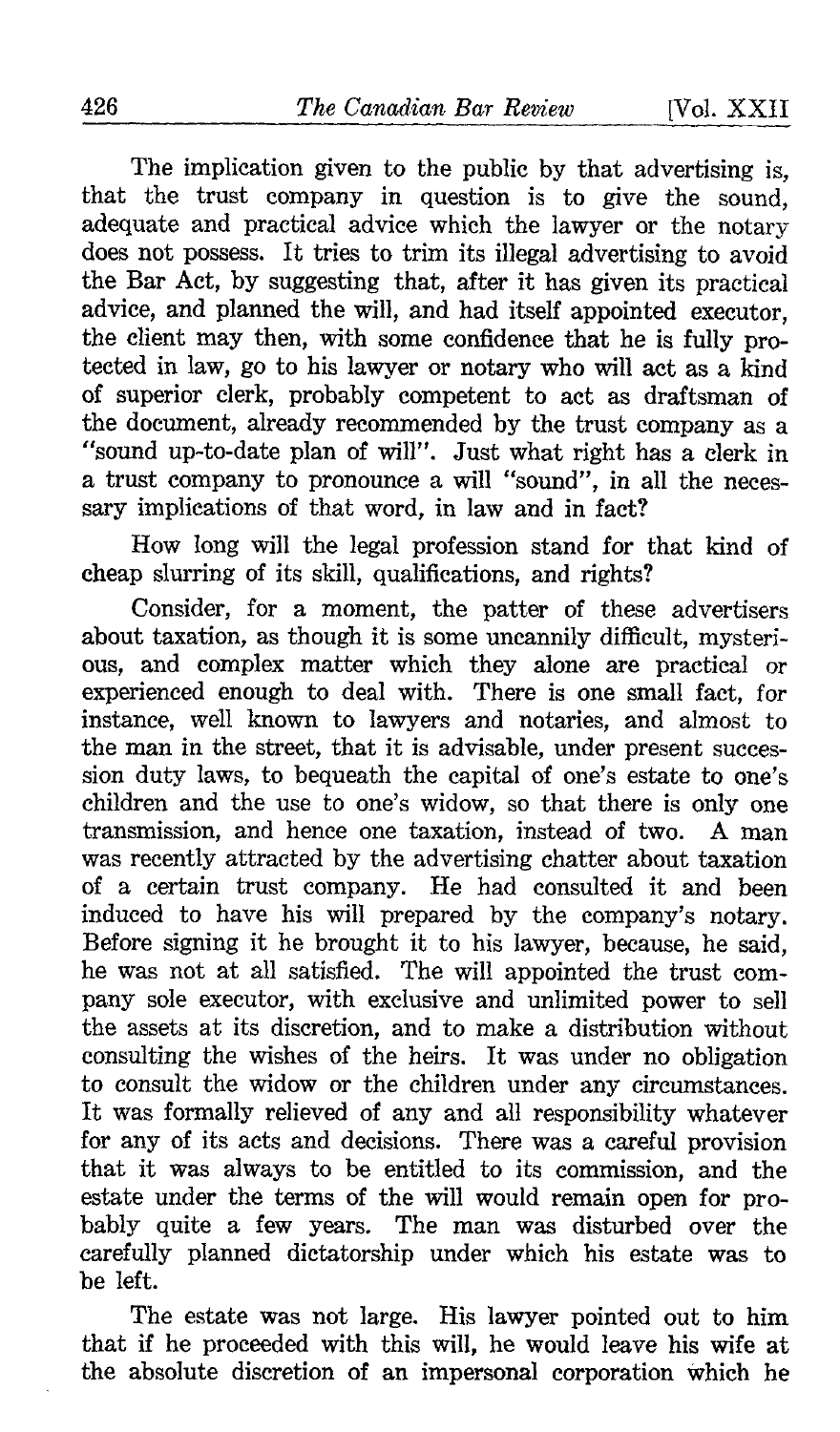did not know except through its advertisements, whose officials were strangers to his wife, and that she would have to go to them for everything she needed, yet without the slightest right to make a suggestion or ask a favour:

He was asked why he had gone to the trust company. He said he had been. impressed by its advertised knowledge of taxation. Asked as to just what was the advice given him on that deeply mysterious subject, .he explained that the trust company had in strict confidence, without obligation, almost in a whisper, advised him that to avoid double taxation he should leave the capital of his estate to his children, and the use thereof to his wife during her lifetime.

He made a new will there and then, appointing his "beloved wife" his sole executrix, leaving her the use and the children the capital, and authorizing her to draw on capital in case of sickness or other emergency.

As to the effect of succession duty and income tax under present conditions, it is obvious that there is no Delphic oracle to be consulted in the form of a trust company — thought that subject is played upon *fortissimo* in all the advertising. If you subject is played upon *fortissimo* in all the advertising. made a will some years ago and left various bequests on the basis of your estate as. it was then, it must be perfectly obvious to the ordinary intelligent man, and certainly no reserved mystery in the possession of trust companies, that heavier succession duties and income takes may have made it impossible for the . testator to provide for certain cash and other special bequests .

Where there is no such frumpery effort to impress the public with the mystery and wisdom of trust companies in the planning and preparation of wills, at the expense of the legal profession and in violation of its statutory rights, it must be because the advertising "front" presented daily to the public at such expense, pays for itself very handsomely.

The lawyer or' notary, who probably has known his client for years, draws his will, discusses his problems. and bequests and the merits of a proposed executor, "in confidence", too, in the quiet of his study, and who will quite possible wind up the estate, has a very special function, reserved to him by law. When he comes to wind up the estate, he gets no over-riding commission on the sale of real estate, he is not an insurance agent getting commissions, he is not sharing commissions with brokers on the sale of securities, he is not getting a commission on the administration. He is entitled to charge a reasonable fee for his services. Frequently, the executor who is a family friend